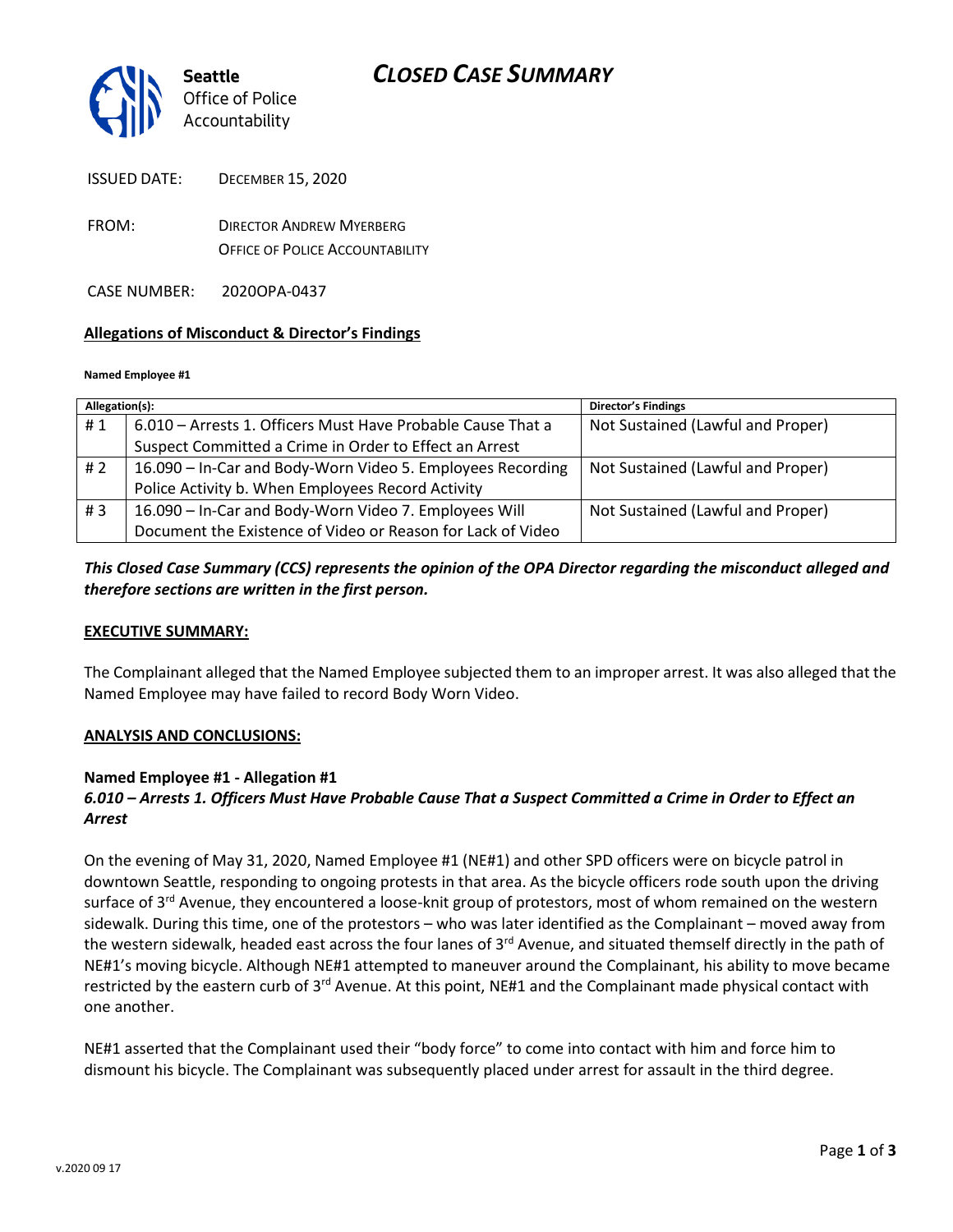

**Seattle** *Office of Police Accountability*

# *CLOSED CASE SUMMARY*

OPA CASE NUMBER: 2020OPA-0437

The Complainant later asserted that their contact with NE#1 was a "bump" and that they did not try to dismount him from his bicycle. The Complainant claimed that NE#1's account of the incident was inaccurate and, as a result, NE#1 caused them to be improperly placed under arrest. This OPA investigation ensued.

SPD Policy 6.010-POL-1 requires that officers have probable cause to believe that a suspect committed a crime when effectuating an arrest. Stated differently, where an arrest is not supported by probable cause, it violates law and Department policy. Probable cause exists when the facts and circumstances within an officer's knowledge are sufficient in themselves to support a reasonable belief that an offense has been or is being committed. With regard to the crime of arrest, assault in the third degree is established where an individual "[a]ssaults a law enforcement officer or other employee of a law enforcement agency who was performing his or her official duties at the time of the assault." RCW 9A.36.031(1)(g).

It is not in dispute that NE#1 was riding his bicycle as an on-duty, sworn police officer at the time of the incident. The Body Worn Video (BWV) recorded by another officer also indicated that, prior to the contact occurring, the Complainant walked out of their path of travel across four lanes of traffic to stand directly in front of NE#1. This prevented NE#1 from riding around the Complainant and caused a collision between the two of them. Under the circumstances, which again are based on the incontrovertible evidence, NE#1 had a sufficient basis to arrest the Complainant. Even if the Complainant's intent was not to harm NE#1, it would have been reasonable for NE#1 to believe that this was the case based on their conduct. As such, the elements of assault in the third degree were met and the Complainant's arrest was supported by probable cause.

For these reasons, OPA recommends that this allegation be Not Sustained – Lawful and Proper.

# Recommended Finding: **Not Sustained (Lawful and Proper)**

# **Named Employee #1 - Allegation #2**

**16.090 – In-Car and Body-Worn Video 5. Employees Recording Police Activity b. When Employees Record Activity**

During its intake investigation, OPA identified that NE#1 did not record BWV during this incident. OPA further identified that there was no indication in the records relating to this incident as to why this was the case.

Ultimately, OPA determined that this was due to NE#1 not being required to utilize BWV pursuant to his union's collective bargaining agreement with the City of Seattle and the fact that he, accordingly, was not assigned a BWV camera on the date in question.

As NE#1 was not required to record BWV, OPA recommends that both Allegation #1 and Allegation #2 be Not Sustained – Lawful and Proper.

Recommended Finding: **Not Sustained (Lawful and Proper)**

### **Named Employee #1 - Allegation #3**

**16.090 – In-Car and Body-Worn Video 7. Employees Will Document the Existence of Video or Reason for Lack of Video**